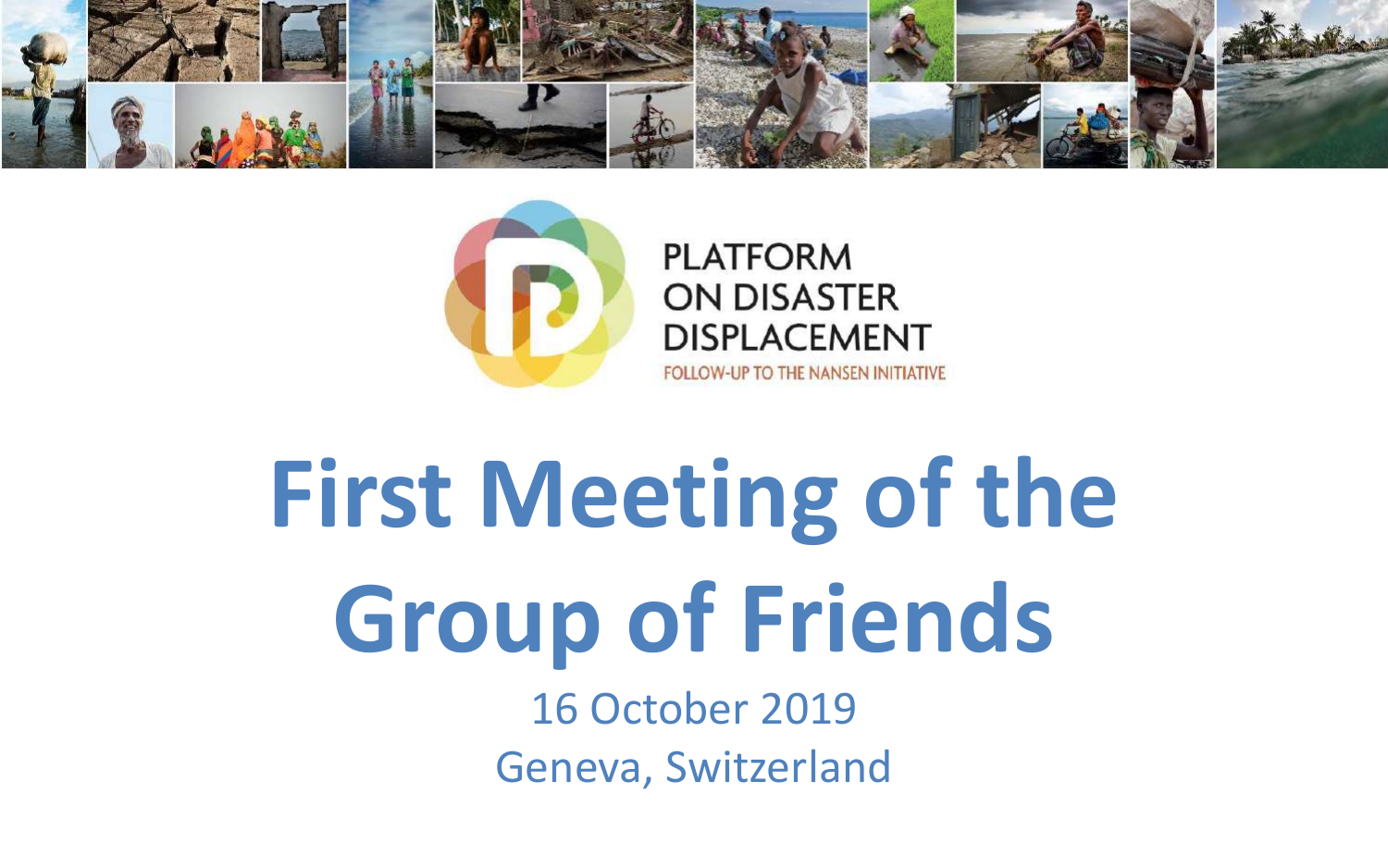



**PLATFORM ON DISASTER DISPLACEMENT FOLLOW-UP TO THE NANSEN INITIATIVE** 

**1. Introductory Remarks by Permanent Representative of France, H.E. François Rivasseau**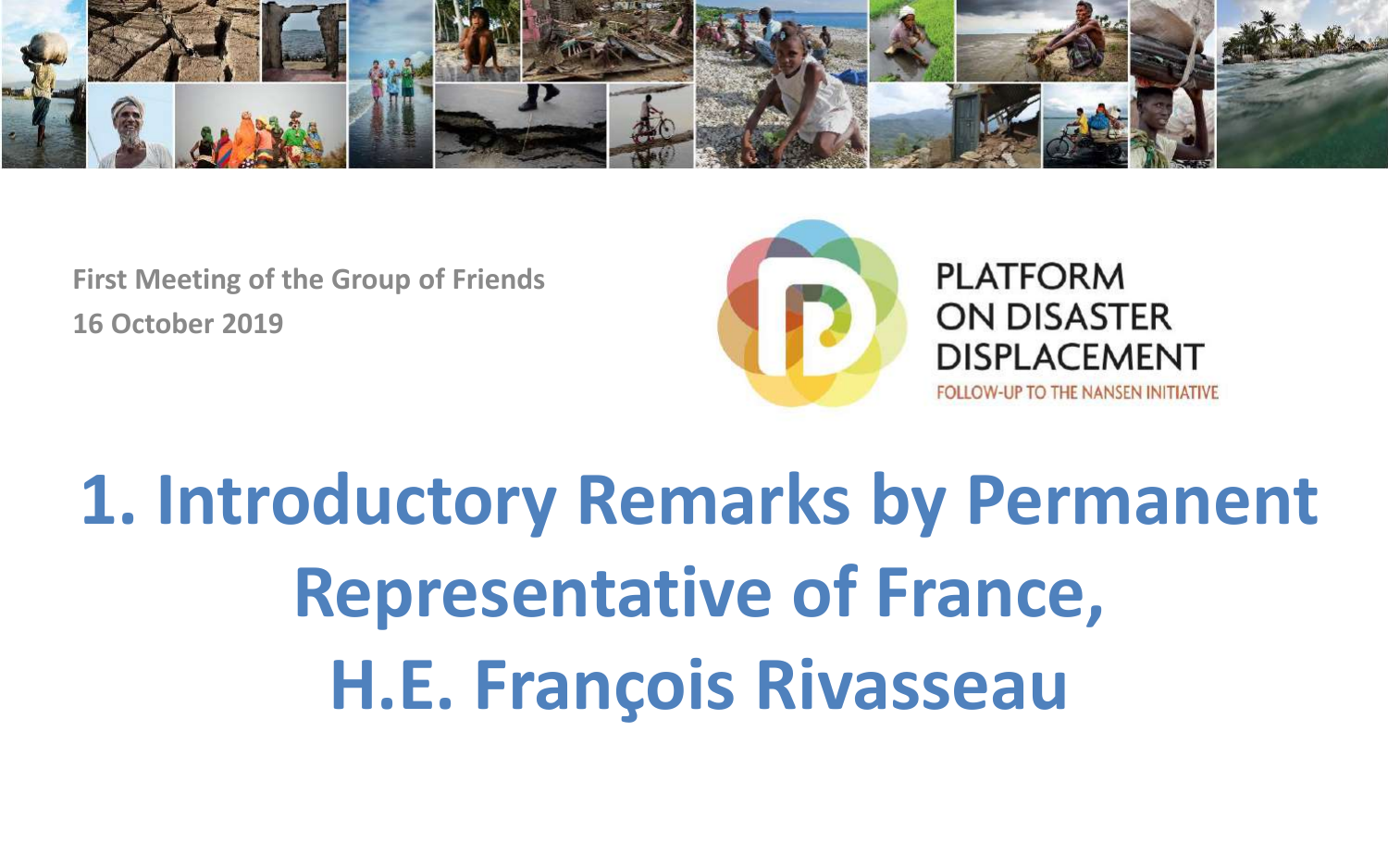



**PLATFORM ON DISASTER DISPLACEMENT FOLLOW-UP TO THE NANSEN INITIATIVE** 

**2. Welcome by the Co-Chairs, Morocco and the European Union**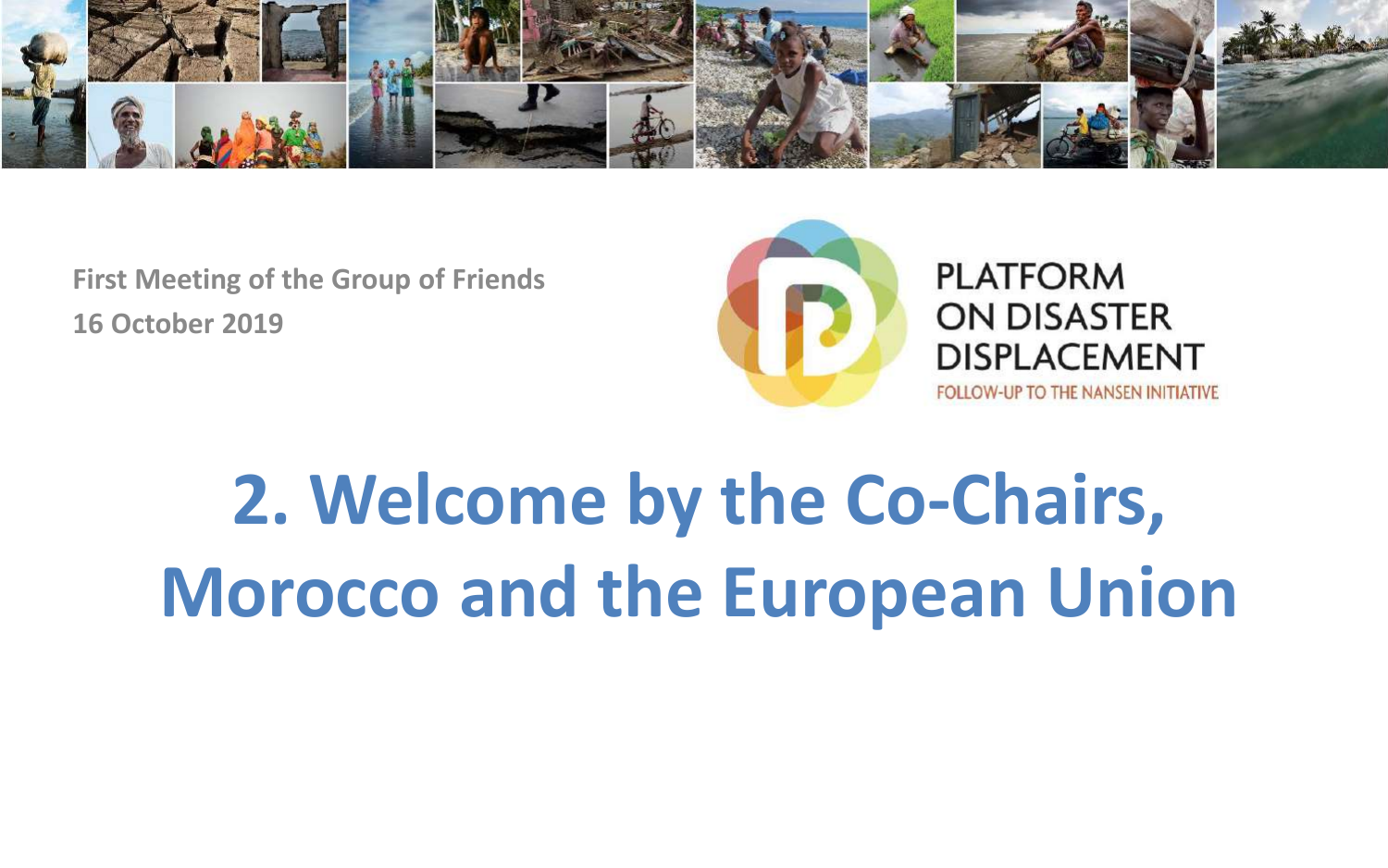

#### **INVITATION**



#### **First Group of Friends Meeting Platform on Disaster Displacement**

**Wednesday, 16 October 2019**  $13:15 - 14:45$ **EU Delegation** 

The Kingdom of Morocco and the European Union, members of the Steering Group of the Platform on Disaster Displacement. have the pleasure to invite all interested UN Member States and regional organizations to an information meeting on the Platform on Disaster Displacement (PDD) and disaster displacement, thereby establishing the Group of Friends.

#### **Preliminary agenda:**

1. Introductory remarks by Permanent Representative of France, Ambassador François Rivasseau, Chair of the Platform on Disaster Displacement

2. Welcome by the co-chairs Mr. Abderrahim Ait Slimane Minister Counsellor, Kingdomof Morocco, and Ms. Iben Villumsen,

- Policy Officer, Humanitarian and Migration Affairs, Delegation of the European Union to the UN in Geneva
- 3. The Platform on Disaster Displacement by Professor Walter Kaelin, Envoy of the Chair of thePlatform on Disaster Displacement
- 4. How states can engage in the topic of disaster displacement by the co-chairs
- 5. The process from now on and next meetings of the Group of Friends by the co-chairs

6. AOB

We are pleased to remind you that coffee/tea will be served - RSVP: Laura-fabienne.vincent@eeas.europa.eu.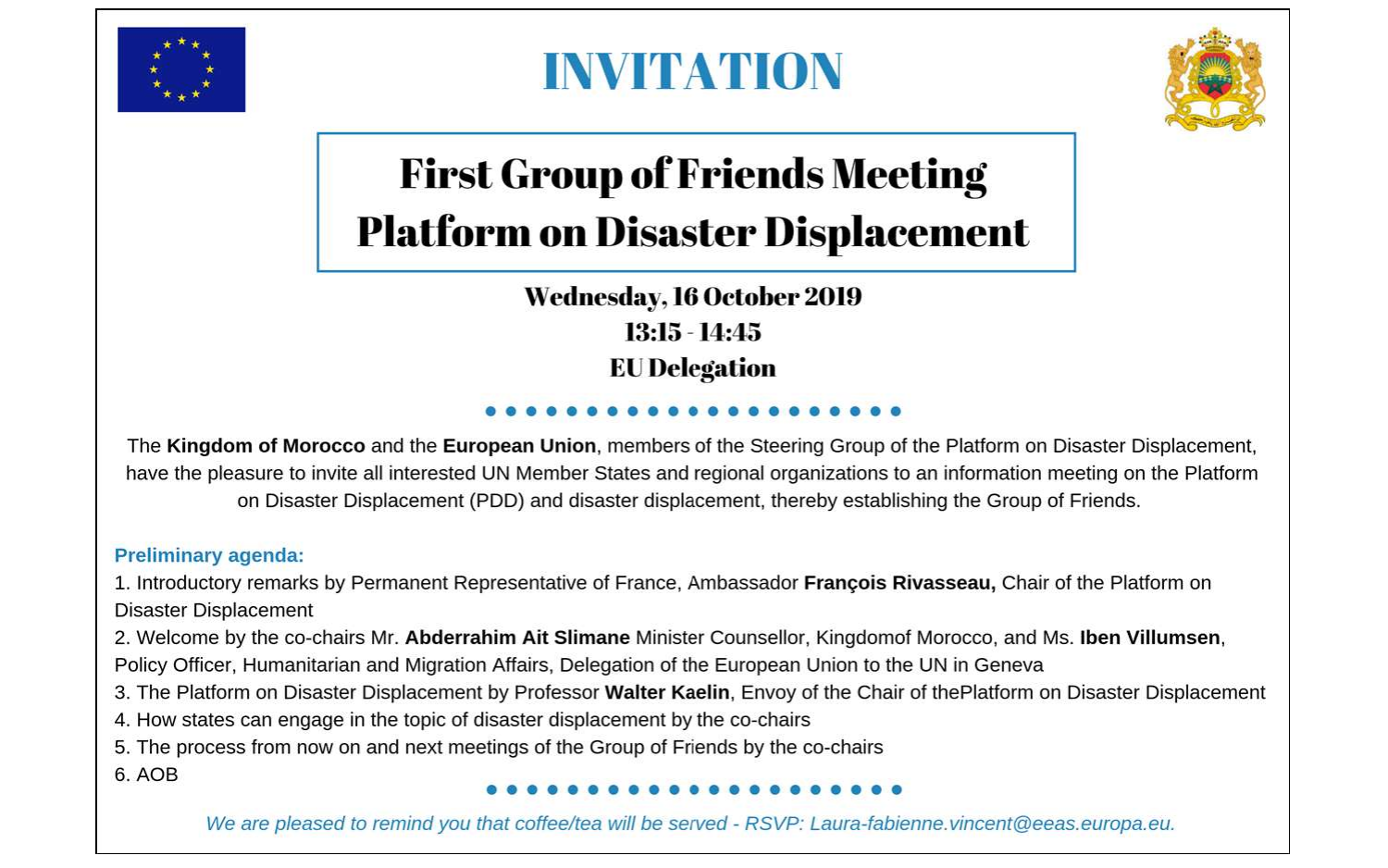



**PLATFORM ON DISASTER DISPLACEMENT** 

**FOLLOW-UP TO THE NANSEN INITIATIVE** 

## **3. Presentation by the Envoy of the Chair of the PDD, Prof. Walter Kaelin**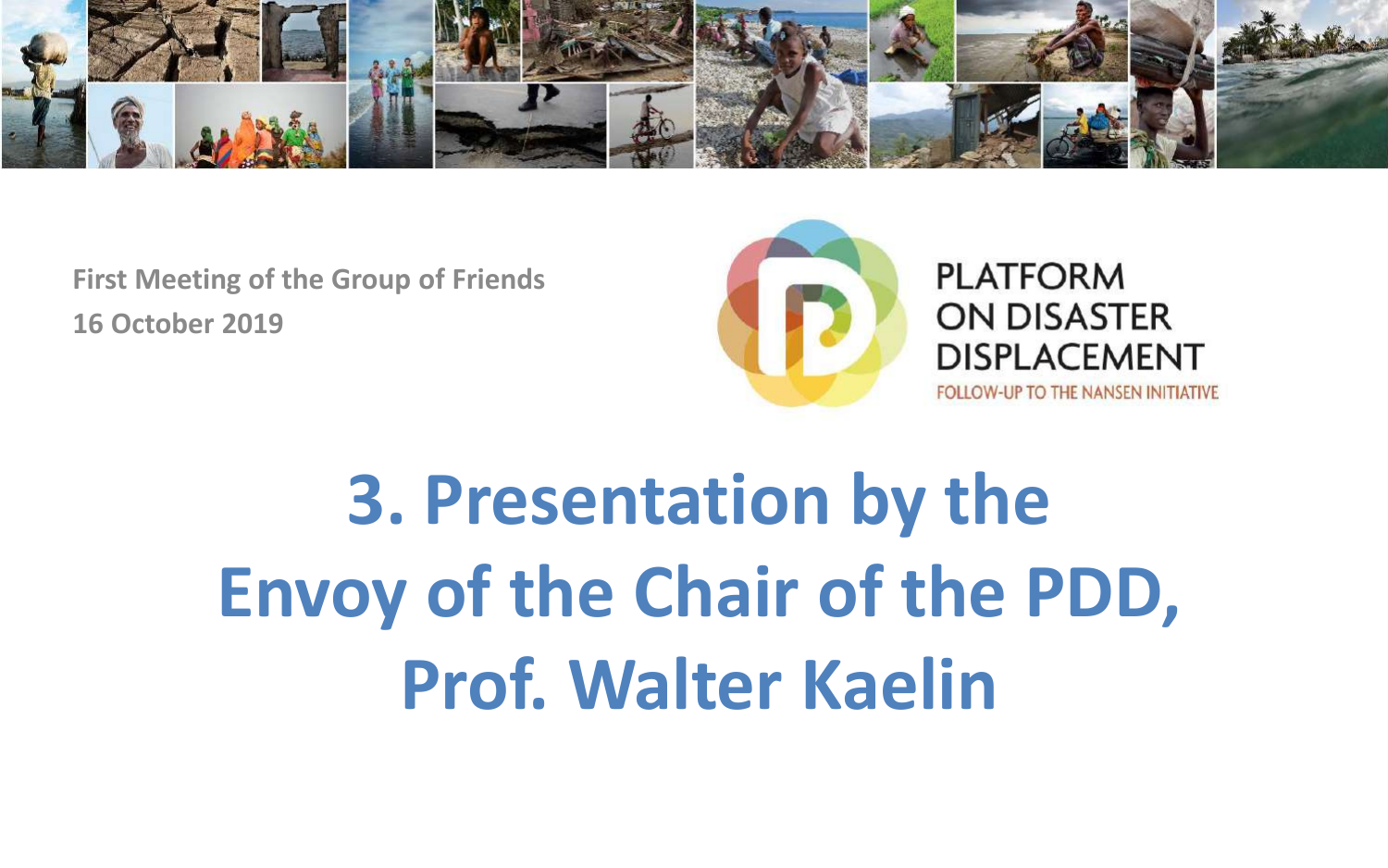



### **The Platform on Disaster Displacement Towards Better Protection for People Displaced in the Context of Disasters and Climate Change**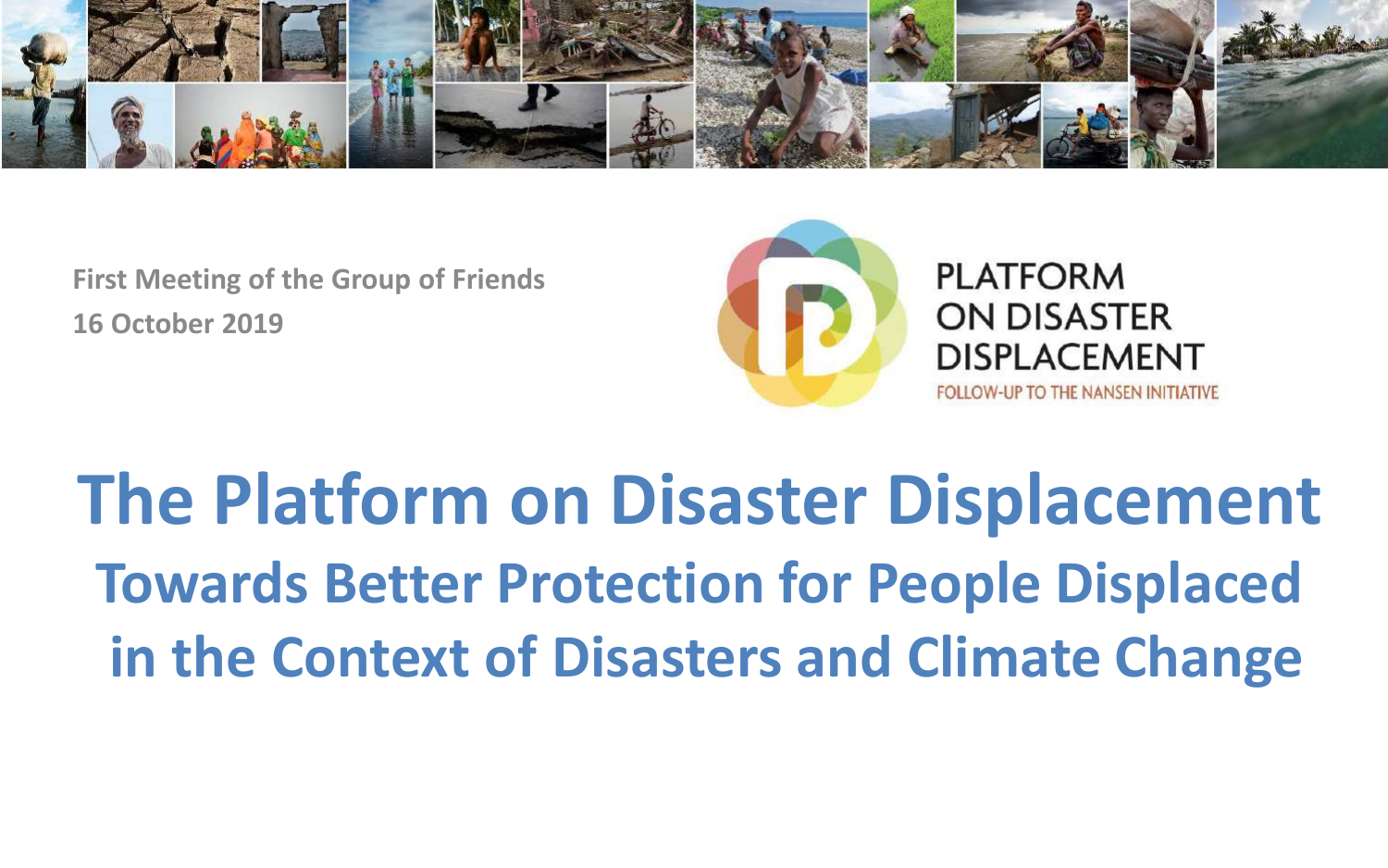



**Hurricane Dorian Bahamas, 2019**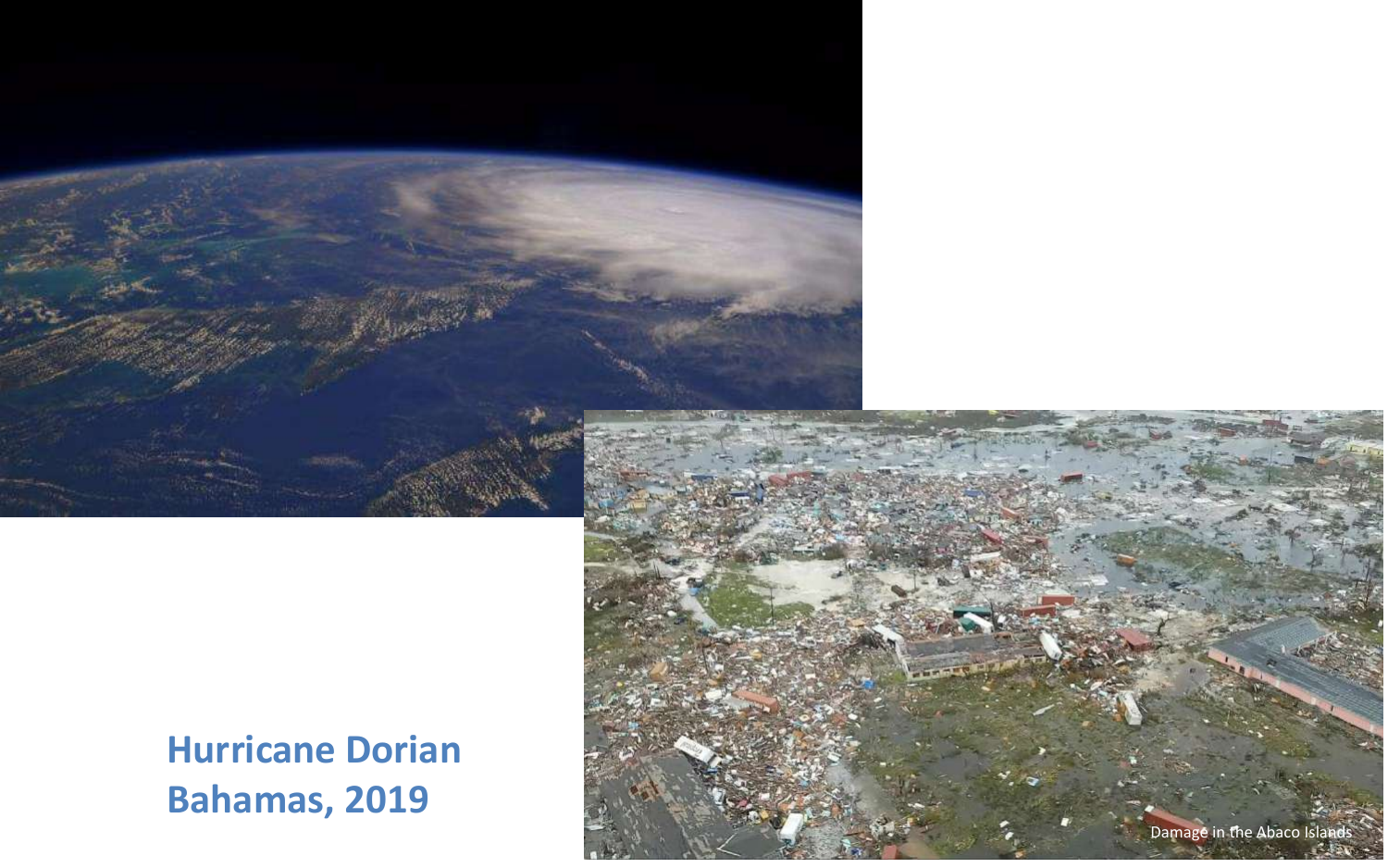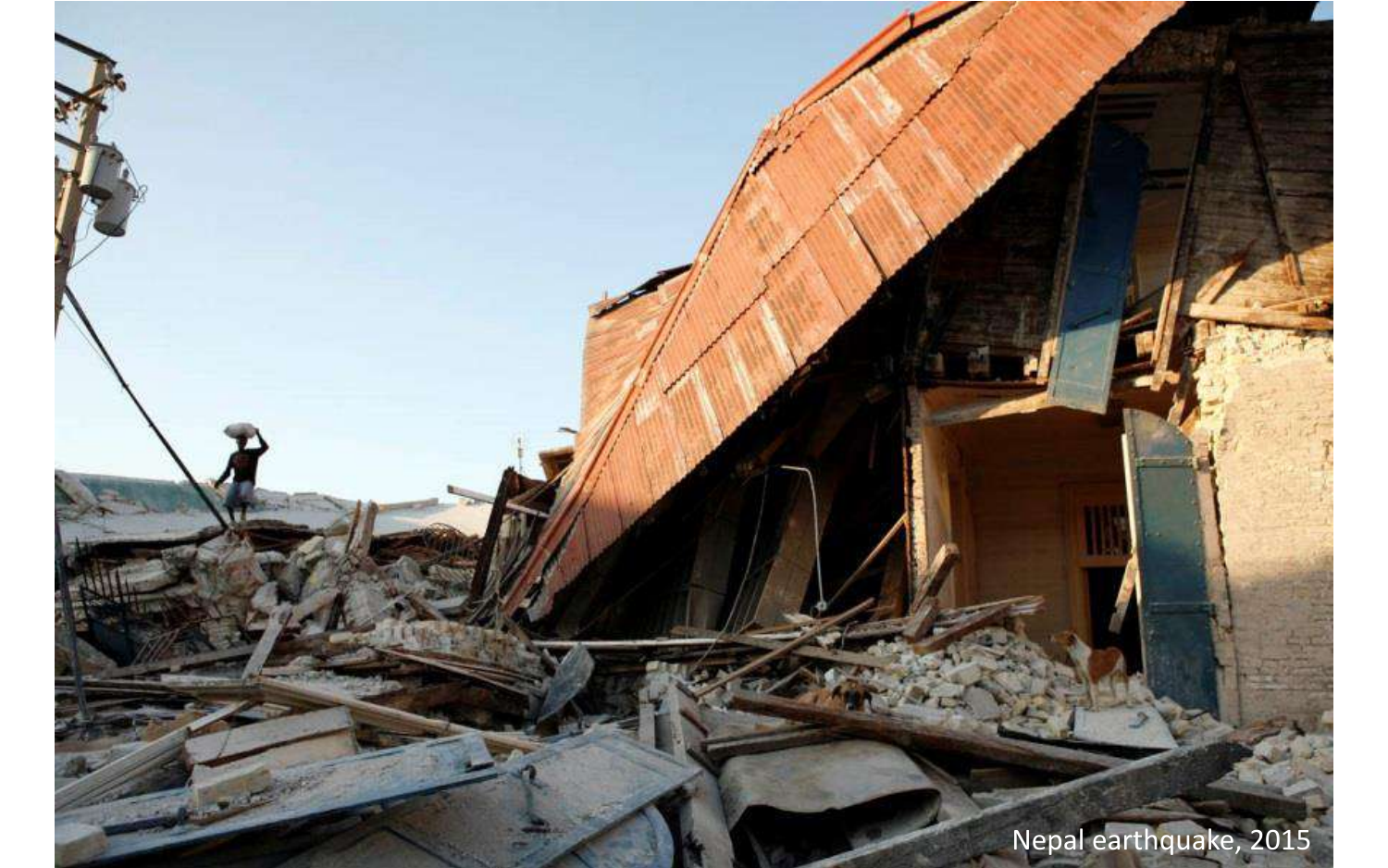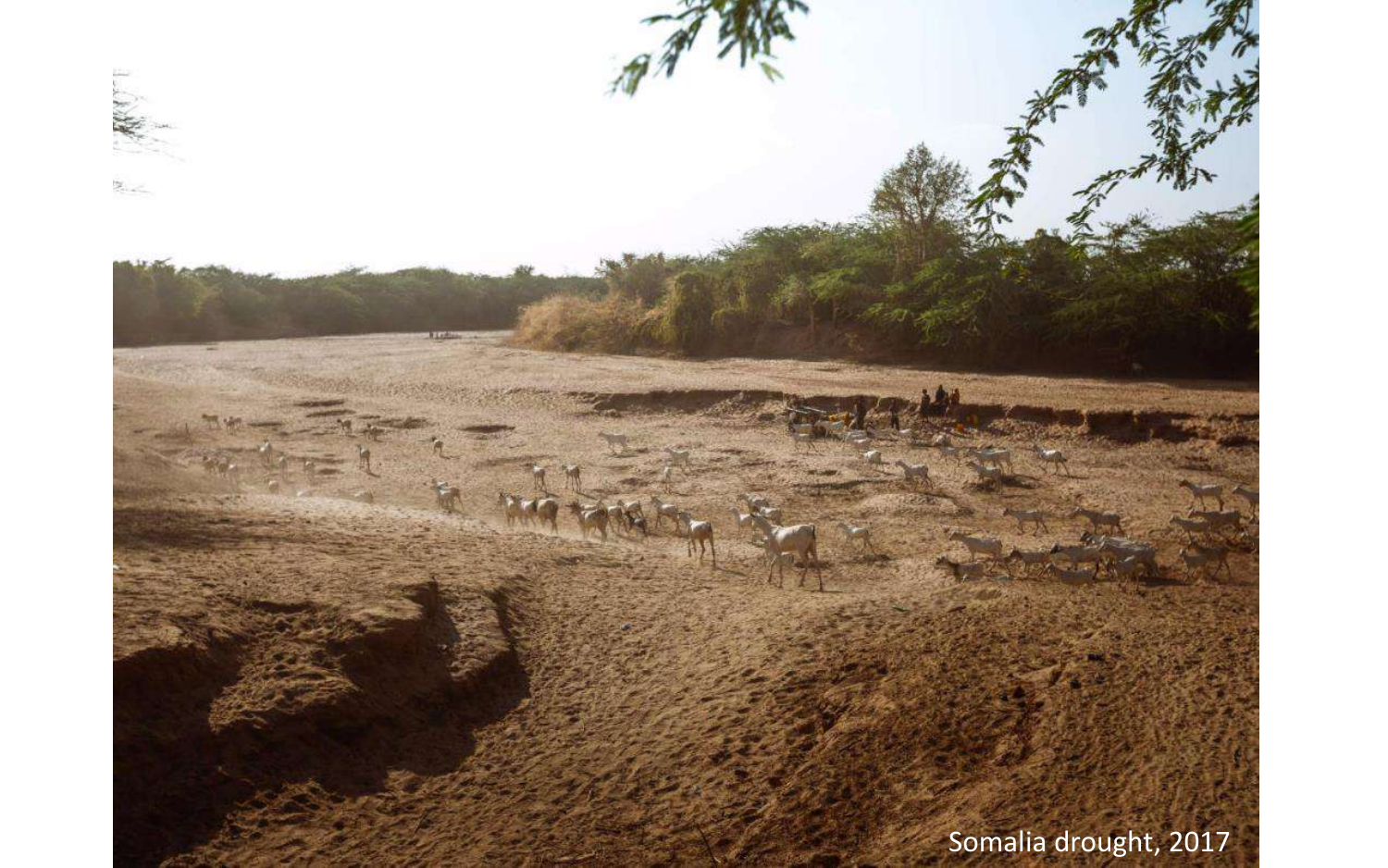![](_page_9_Picture_0.jpeg)

Dec. 2011, Kiribati, Tebikenikoora, also known as Golden Beach, on South Tarawa: Over 150,000 people living on the **low-lying atolls** of Kiribati and the Marshall Islands are threatened by **rising sea levels** and as flooding becomes more common, relocation is one of few options left. ©Ciril Jazbec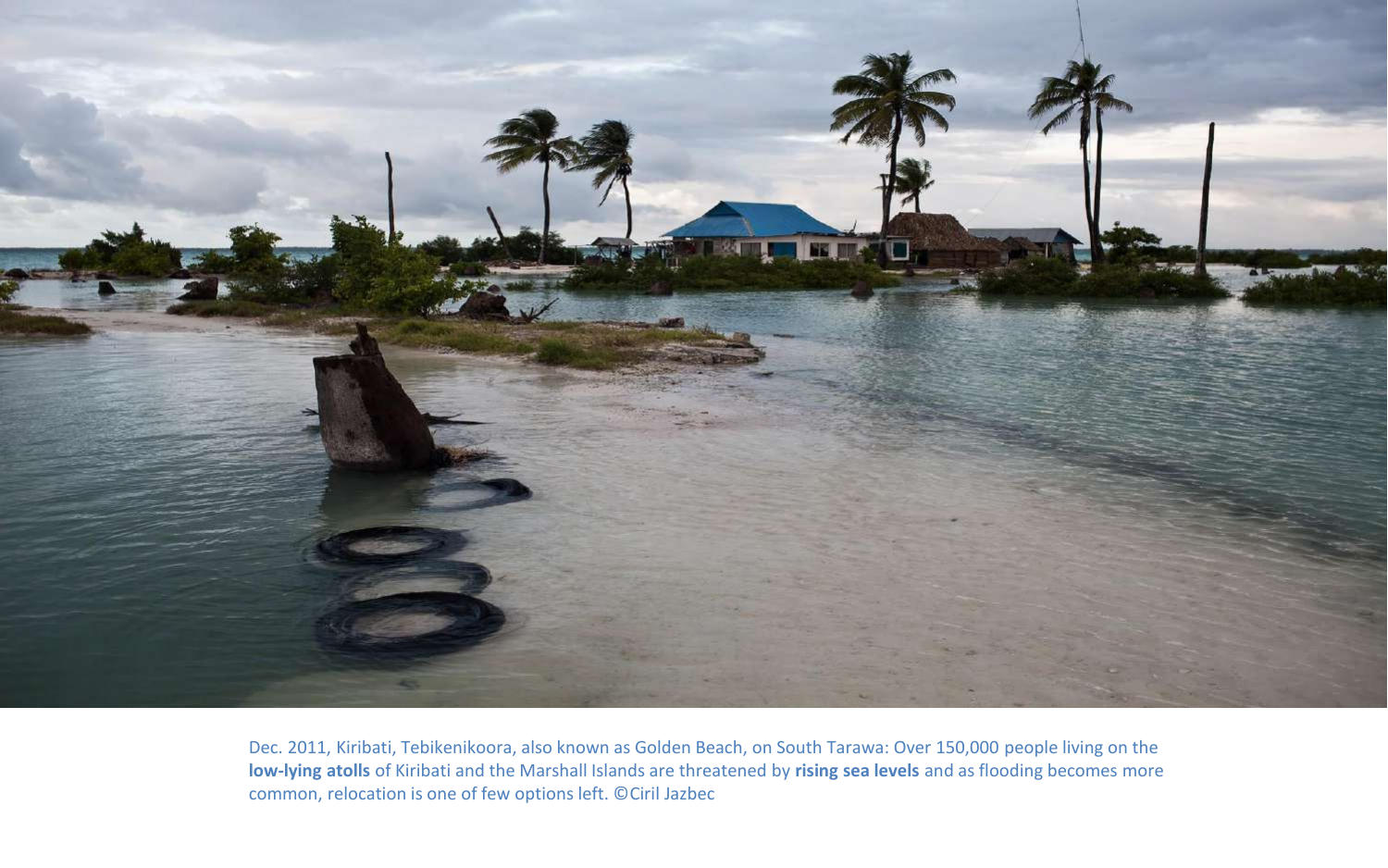# 1. **THE CHALLENGE**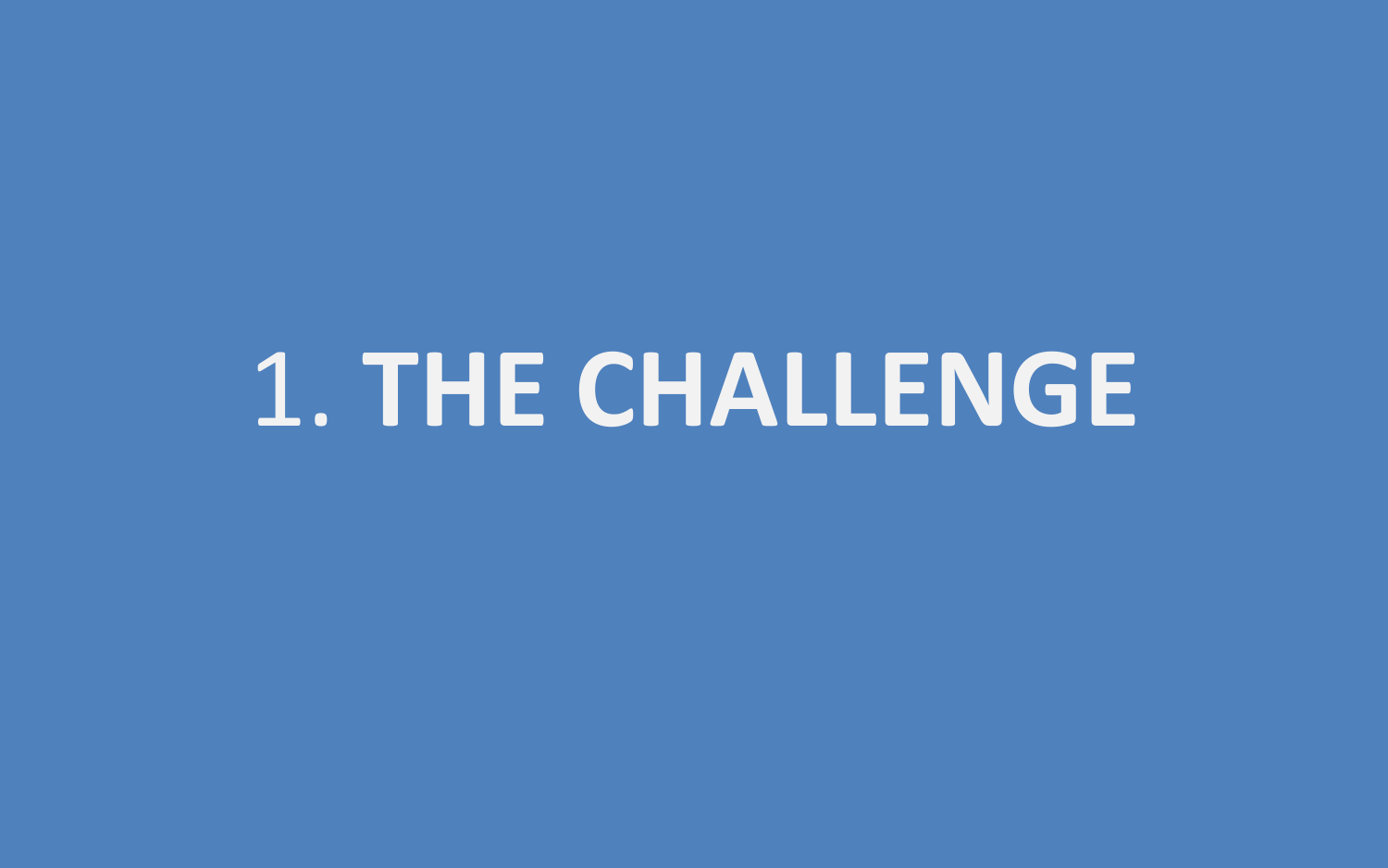### **Globally: 17.2 million People Displaced by Disasters in 2018**

![](_page_11_Figure_1.jpeg)

 **Most are IDPs Those displaced across borders remain mostly in their region Knowledge and legal** 

**gaps on cross-border displacement**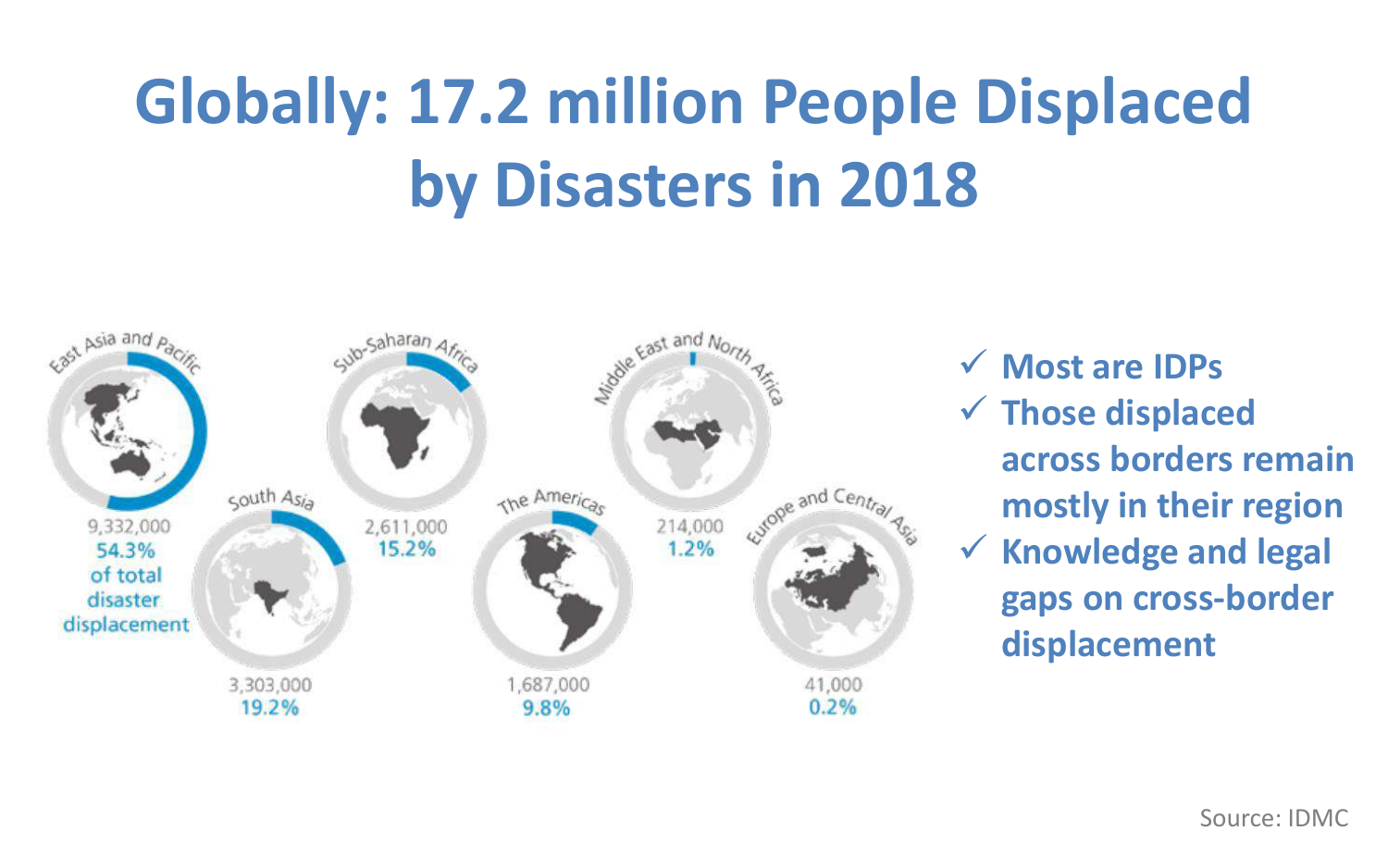# 2. **THE RESPONSE**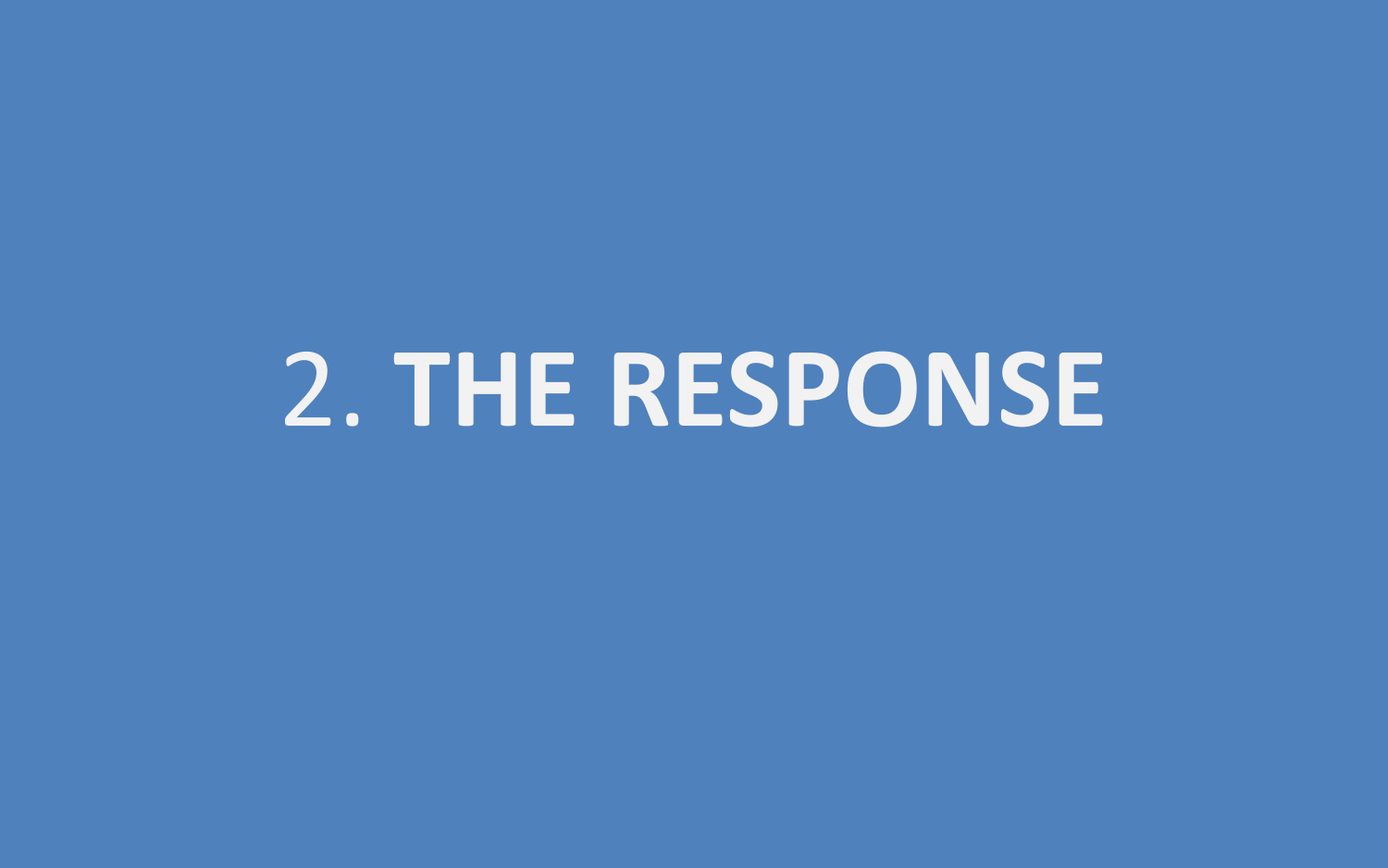![](_page_13_Picture_0.jpeg)

#### **The Nansen Initiative 2012 - 2015**

![](_page_13_Picture_2.jpeg)

![](_page_13_Picture_3.jpeg)

AGENDA FOR THE PROTECTION OF CROSS-BORDER DISPLACED PERSONS CONTEXT OF DISASTERS AND CLIMATE CHANGE **VOLUME** 

- 7 regional inter-governmental consultations & 5 civil society meetings
- 5 regional civil society meetings
- **More than 100 governments endorsed the Nansen Initiative Protection Agenda in 2015**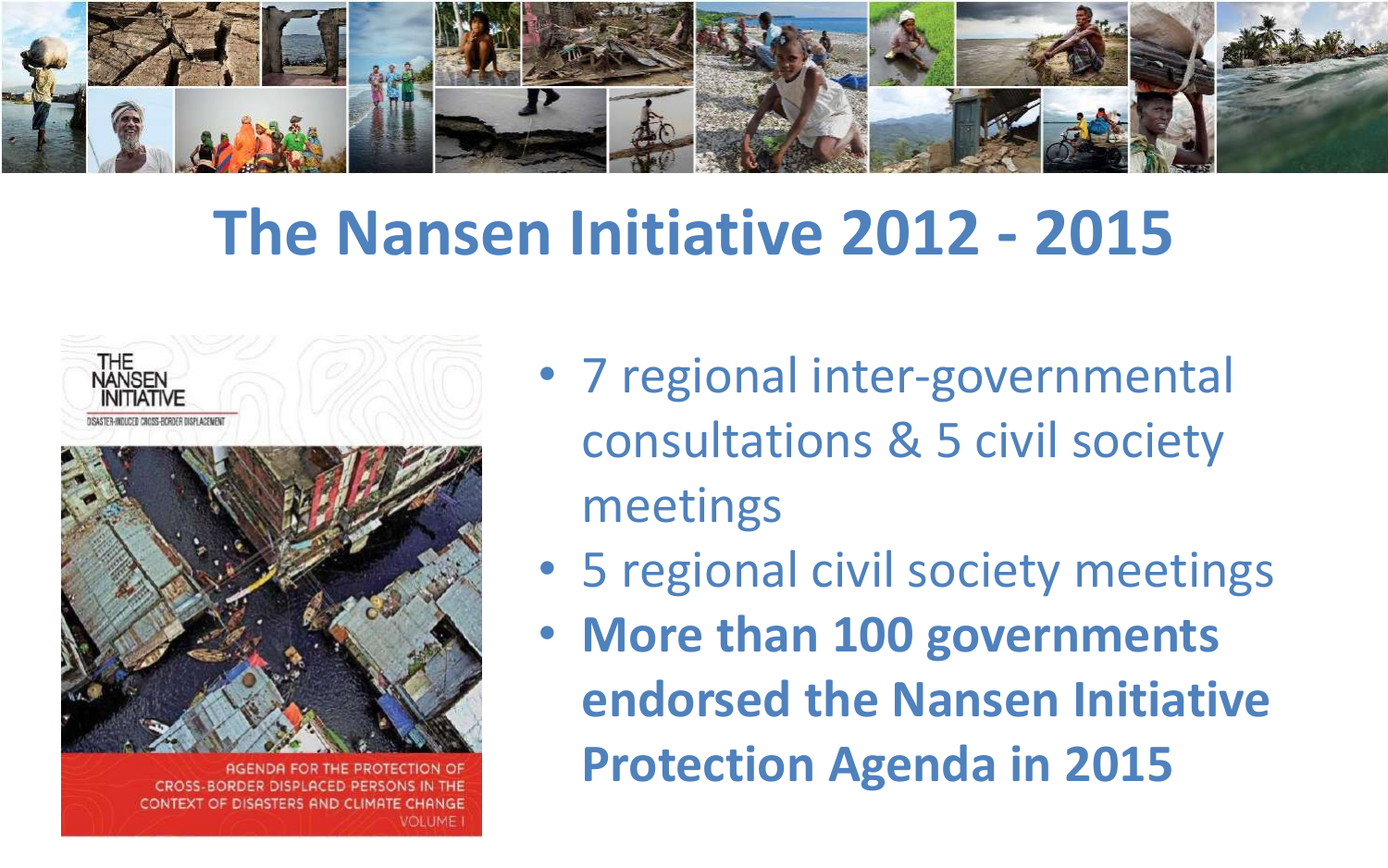![](_page_14_Picture_0.jpeg)

### **The Protection Agenda**

#### **Clarifies concepts:**

- Multi-causality
- Risk of displacement = hazard + exposure + vulnerability
- Disaster, not hazard, as trigger

**Disaster displacement, not "climate refugees"**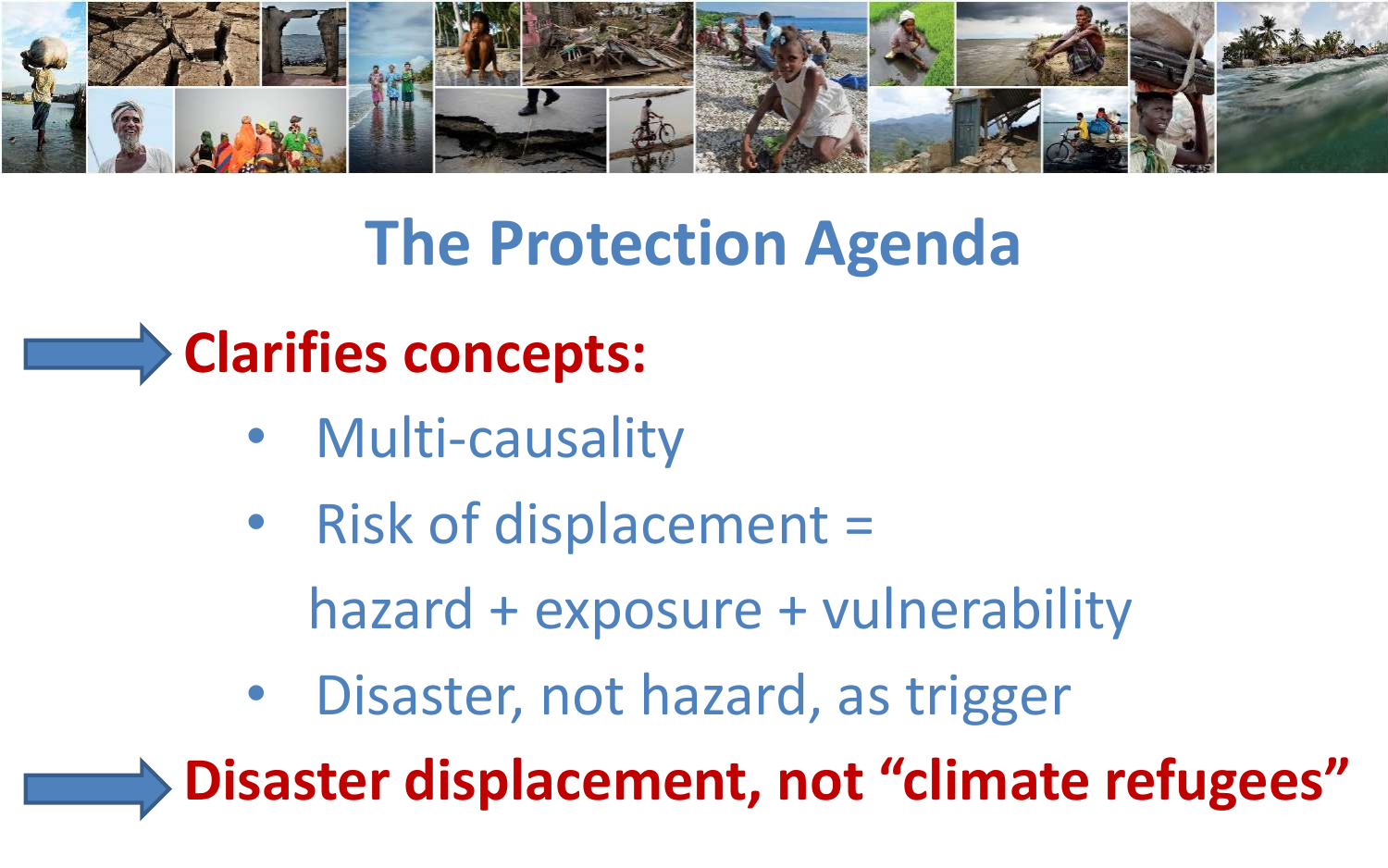![](_page_15_Picture_0.jpeg)

### **The Protection Agenda, a Toolbox Approach**

![](_page_15_Picture_2.jpeg)

#### **Promotes effective practices that:**

- Help people to stay
- Help people to move out of harms way
- Strengthen protection of disaster displaced persons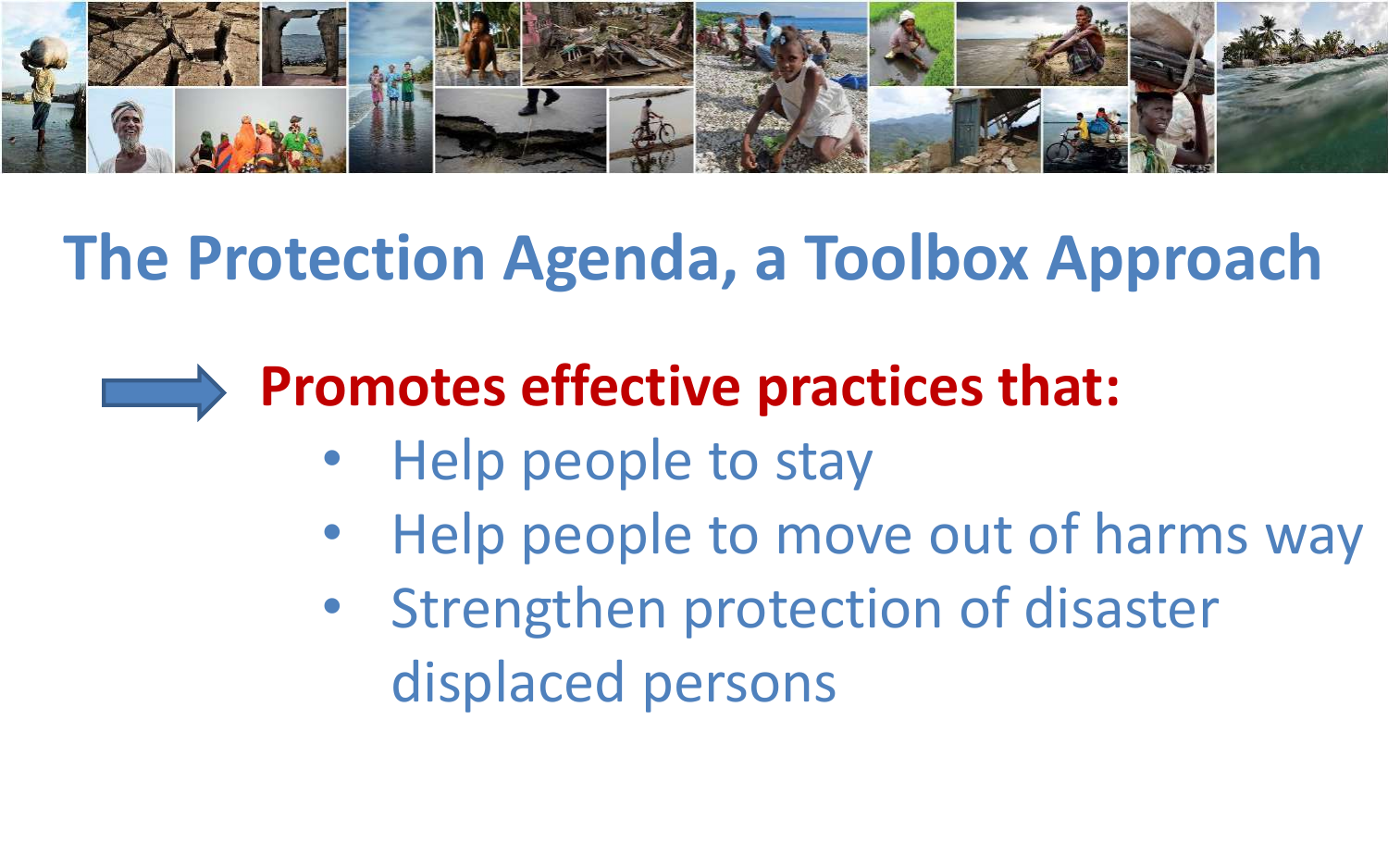# 3. **FROM THE NANSEN INITIATIVE TO THE PLATFORM ON DISASTER DISPLACEMENT**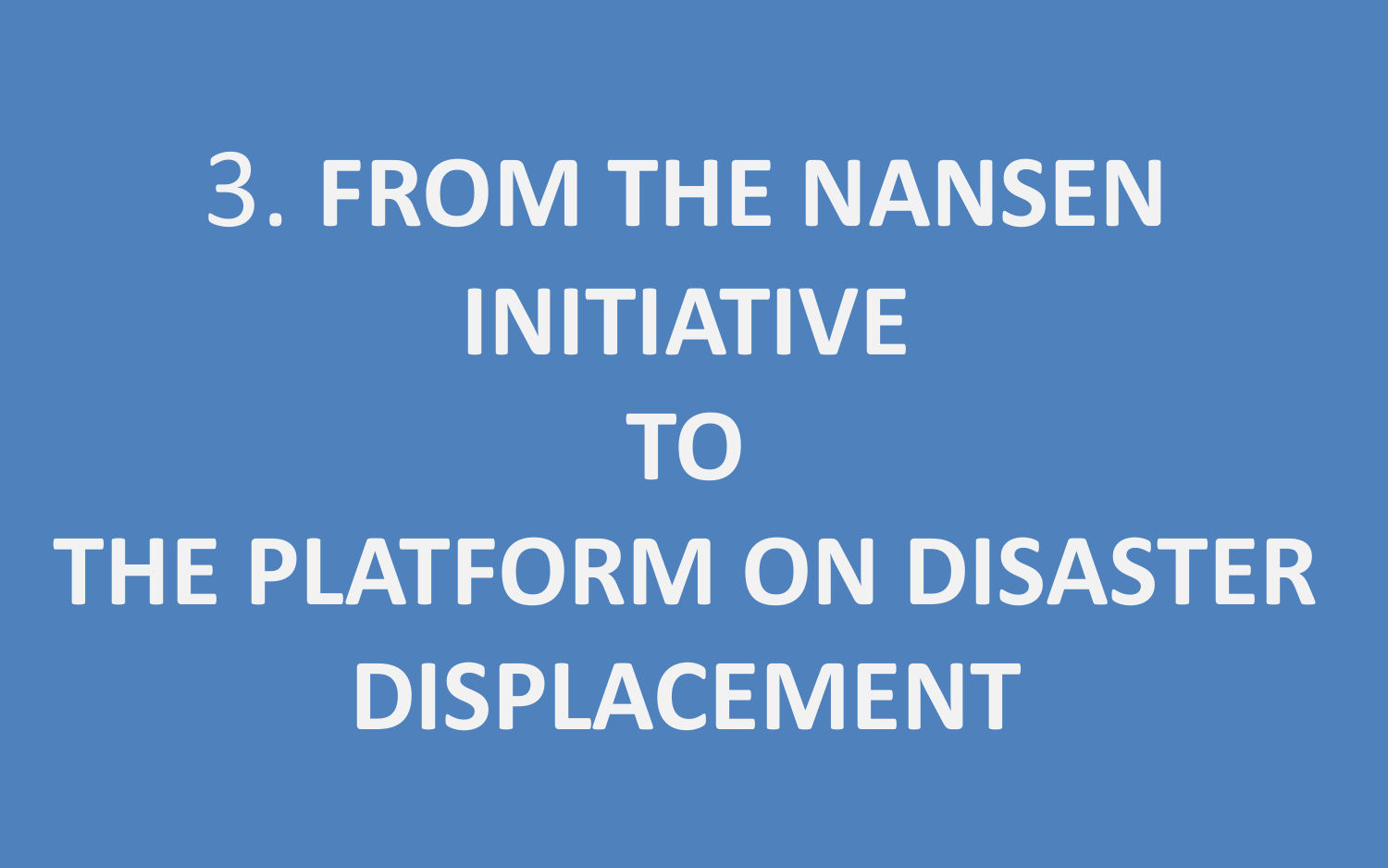![](_page_17_Picture_0.jpeg)

#### **The Platform on Disaster Displacement, a State-led Process**

Members of the Platform on Disaster Displacement:

![](_page_17_Figure_3.jpeg)

- Launched in May 2016
- Chair: France. Vice-chair: Fiji
- Steering Group with + 17 States
- Advisory Committee: +100 organizations and experts
- Group of Friends of PDD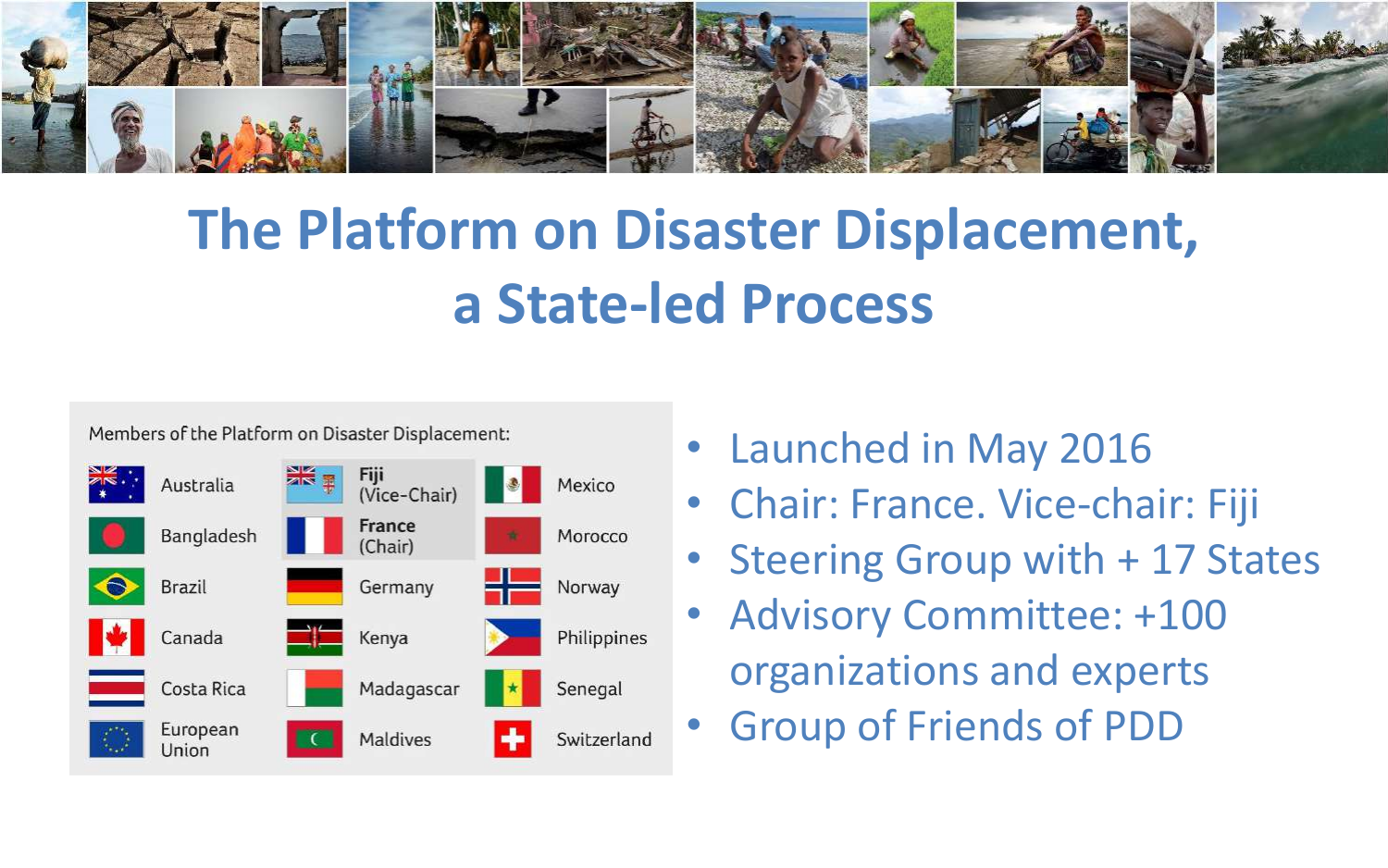![](_page_18_Picture_0.jpeg)

### **Objective**

To support States and other stakeholders to strengthen the protection of persons displaced across borders in the context of disasters and the adverse effects of climate change, and to prevent or reduce disaster displacement risks in countries of origin.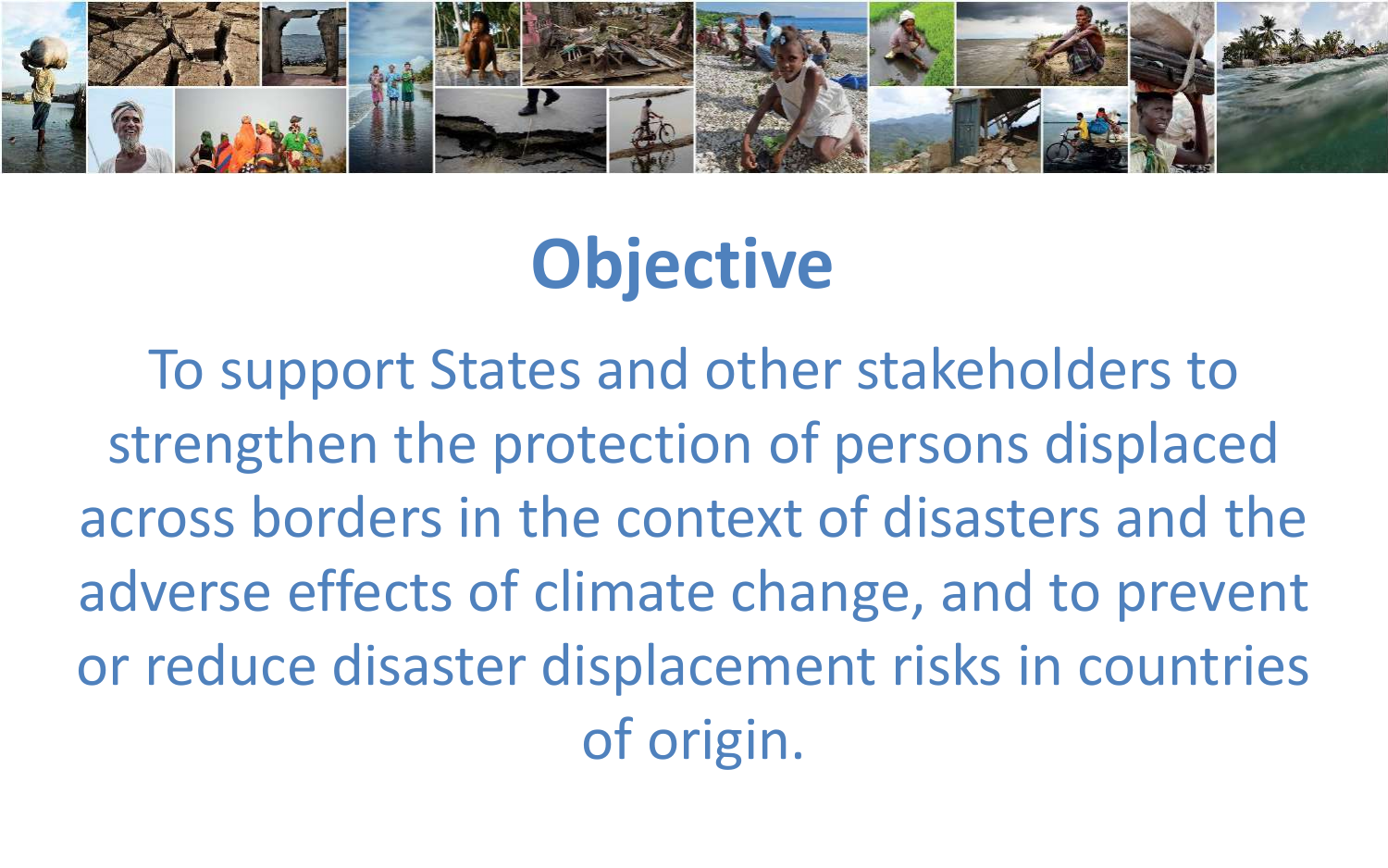![](_page_19_Picture_0.jpeg)

#### **Achievements and Opportunities**

**Recognition of a Toolbox Approach by the International Community:**

- Sendai Framework for Disaster Risk Reduction 2015-2030
- Two Global Compacts
- UNFCCC

![](_page_19_Picture_6.jpeg)

**Regional Guidelines and application and sharing of effective practices.**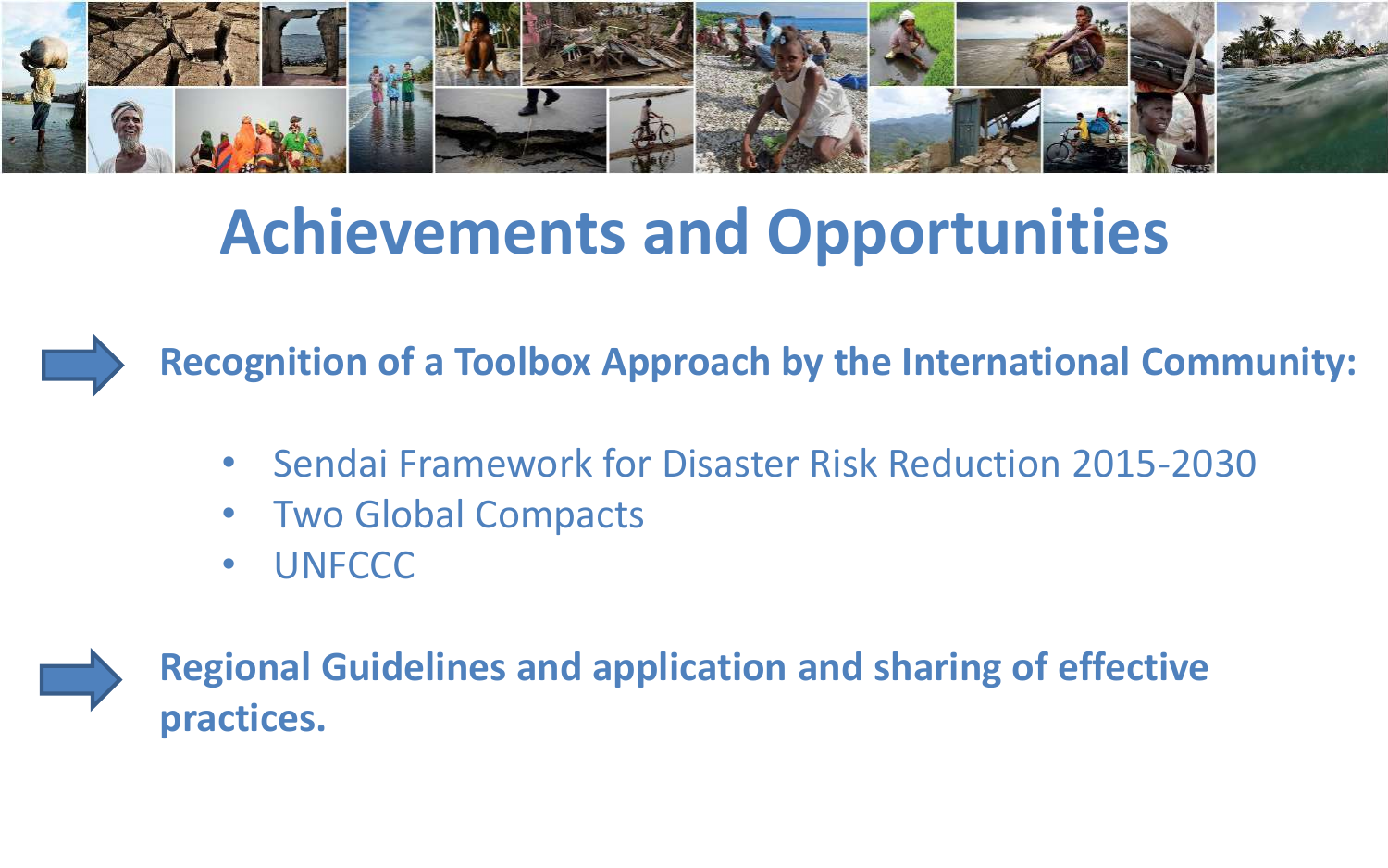![](_page_20_Picture_0.jpeg)

#### **Four Strategic Priorities**

**#1. Support integrated implementation** of global policy frameworks on human mobility climate change action and disaster risk reduction.

**#2. Promote policy and normative development** to address gaps in the protection.

**#3. Facilitate exchange of knowledge** and strengthen capacity at the national and regional levels.

**#4. Strengthen evidence and data** on disaster displacement and its impacts.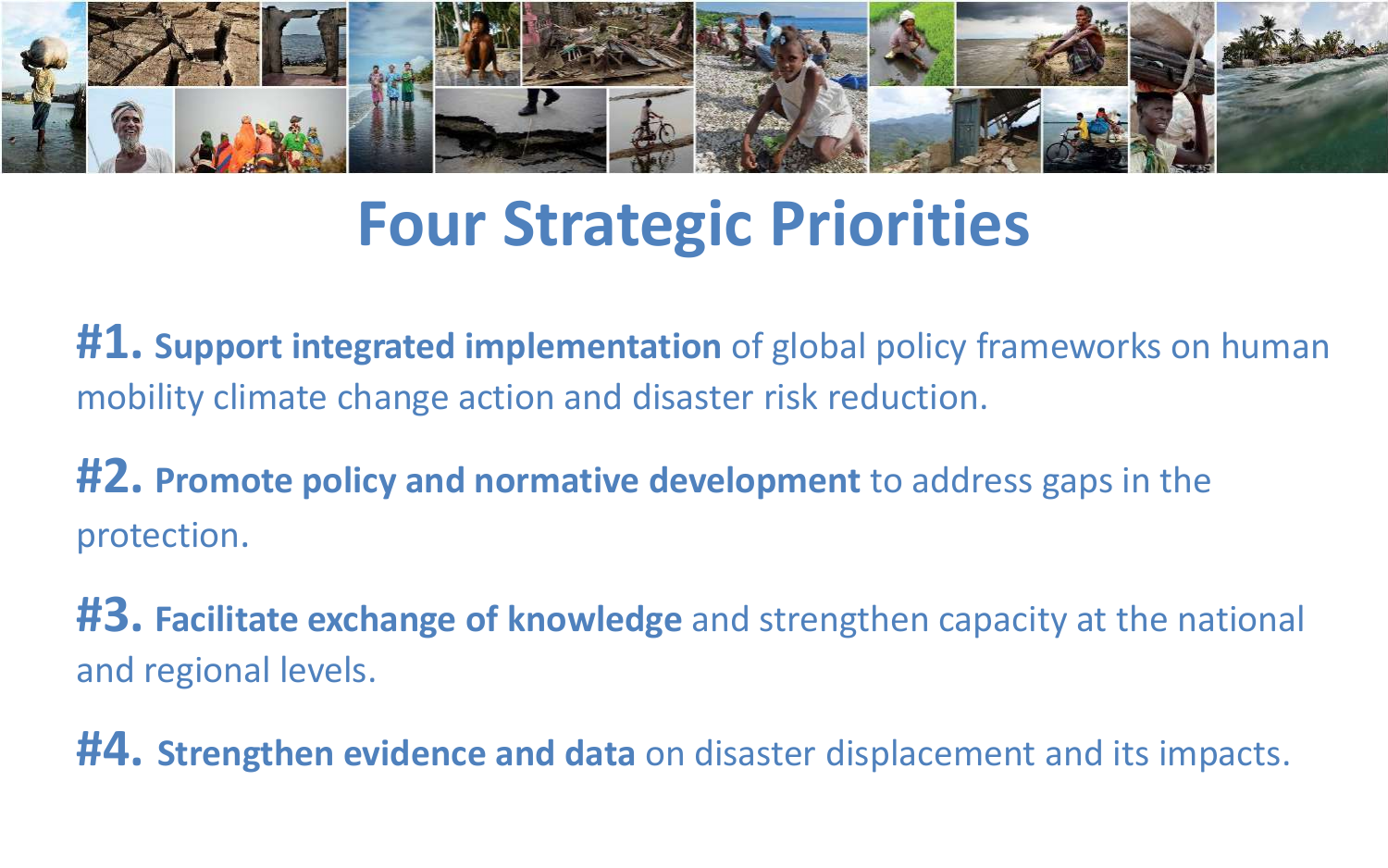4. **TO SUM UP**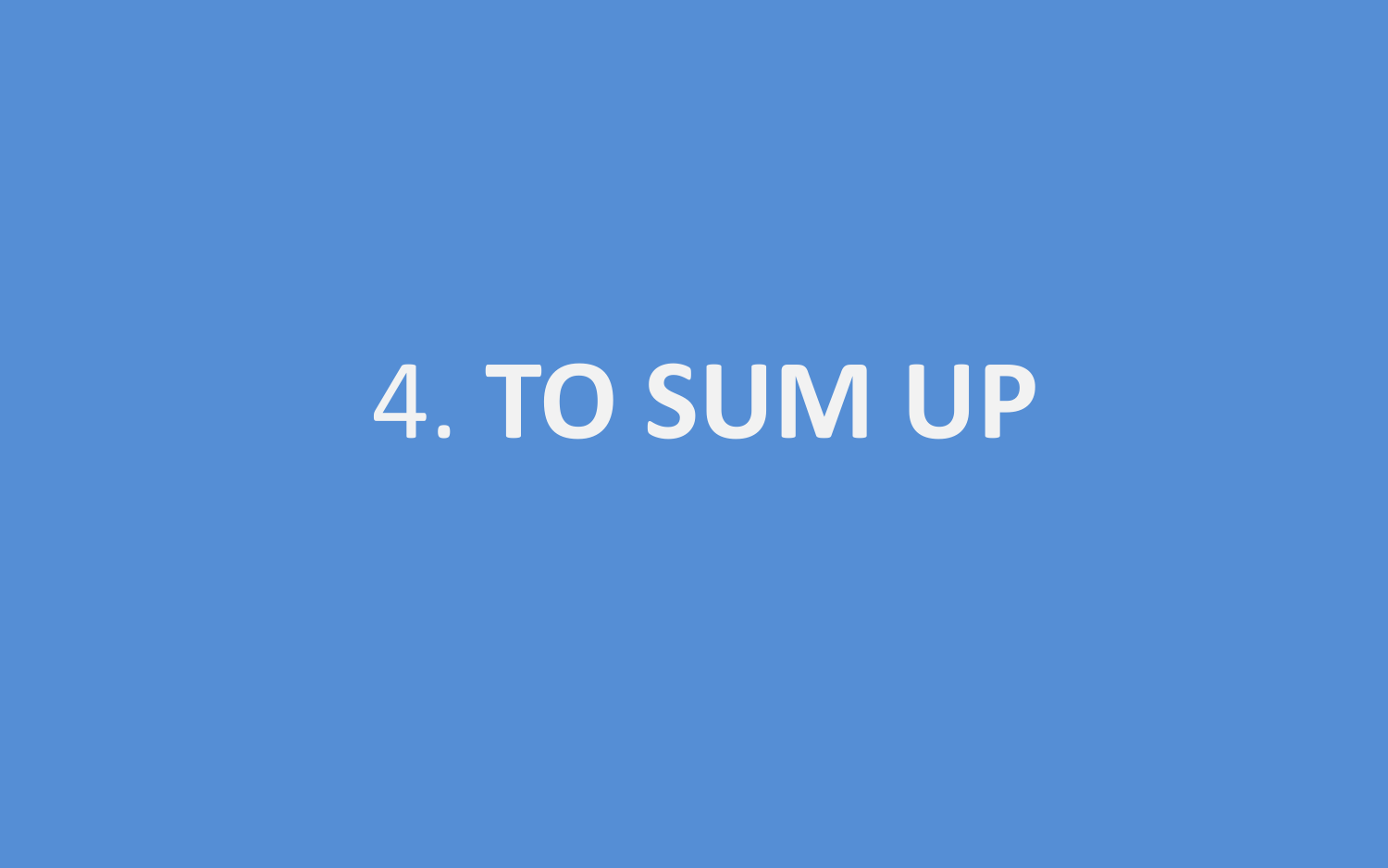![](_page_22_Picture_0.jpeg)

**1**. Disaster Displacement: **one of the biggest humanitarian challenges**.

**2.** The Nansen **Protection Agenda: a toolbox** to better prevent and prepare for displacement and to respond to situations when people are forced to flee.

**3.** PDD **helps States implement the Protection Agenda** and focuses on implementing regionally, influencing global policy processes, and enhancing knowledge & understanding.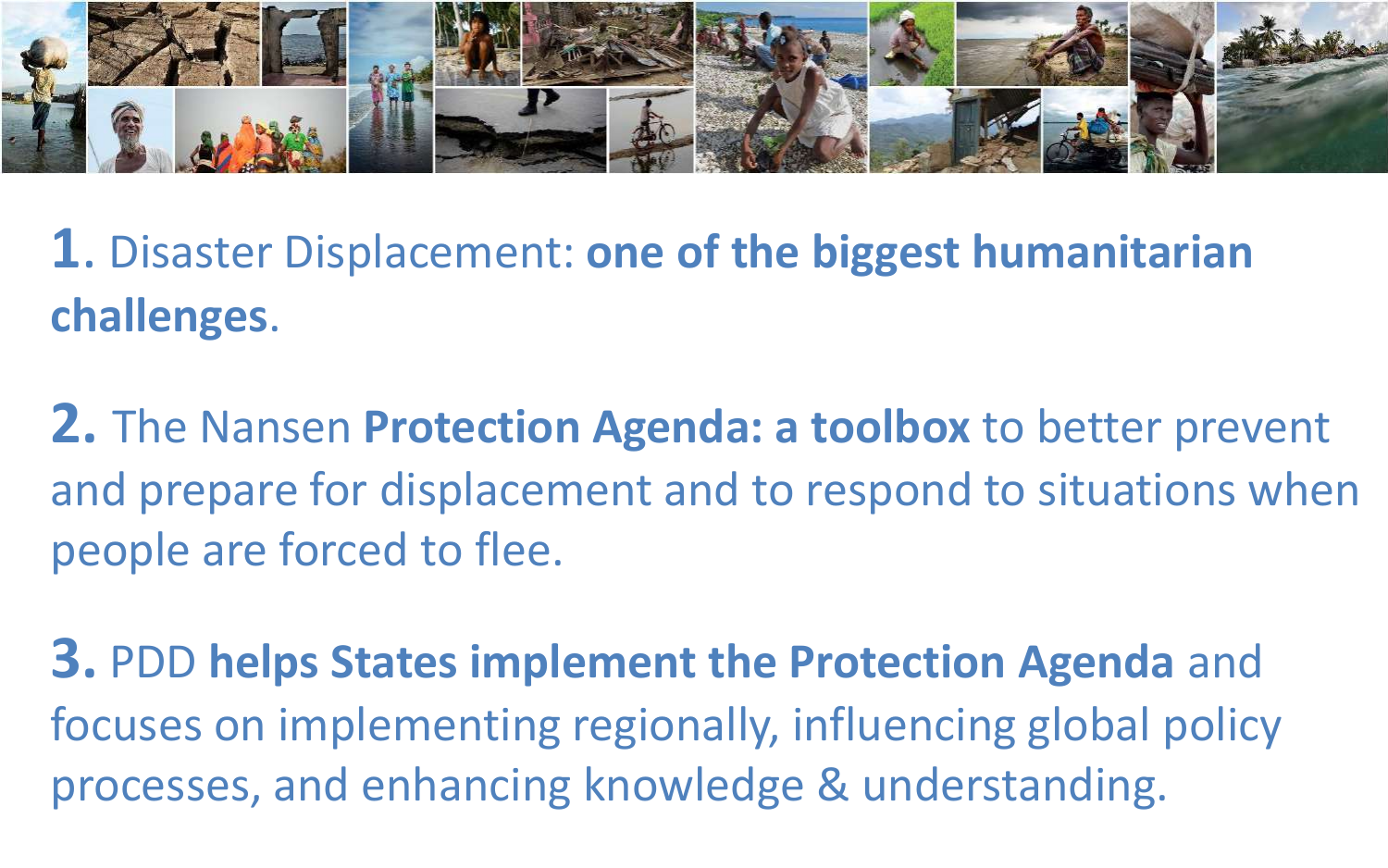![](_page_23_Picture_0.jpeg)

![](_page_23_Picture_2.jpeg)

**PLATFORM ON DISASTER DISPLACEMENT FOLLOW-UP TO THE NANSEN INITIATIVE** 

**4. How States Can Engage in the Topic of Disaster Displacement by the Co-Chairs**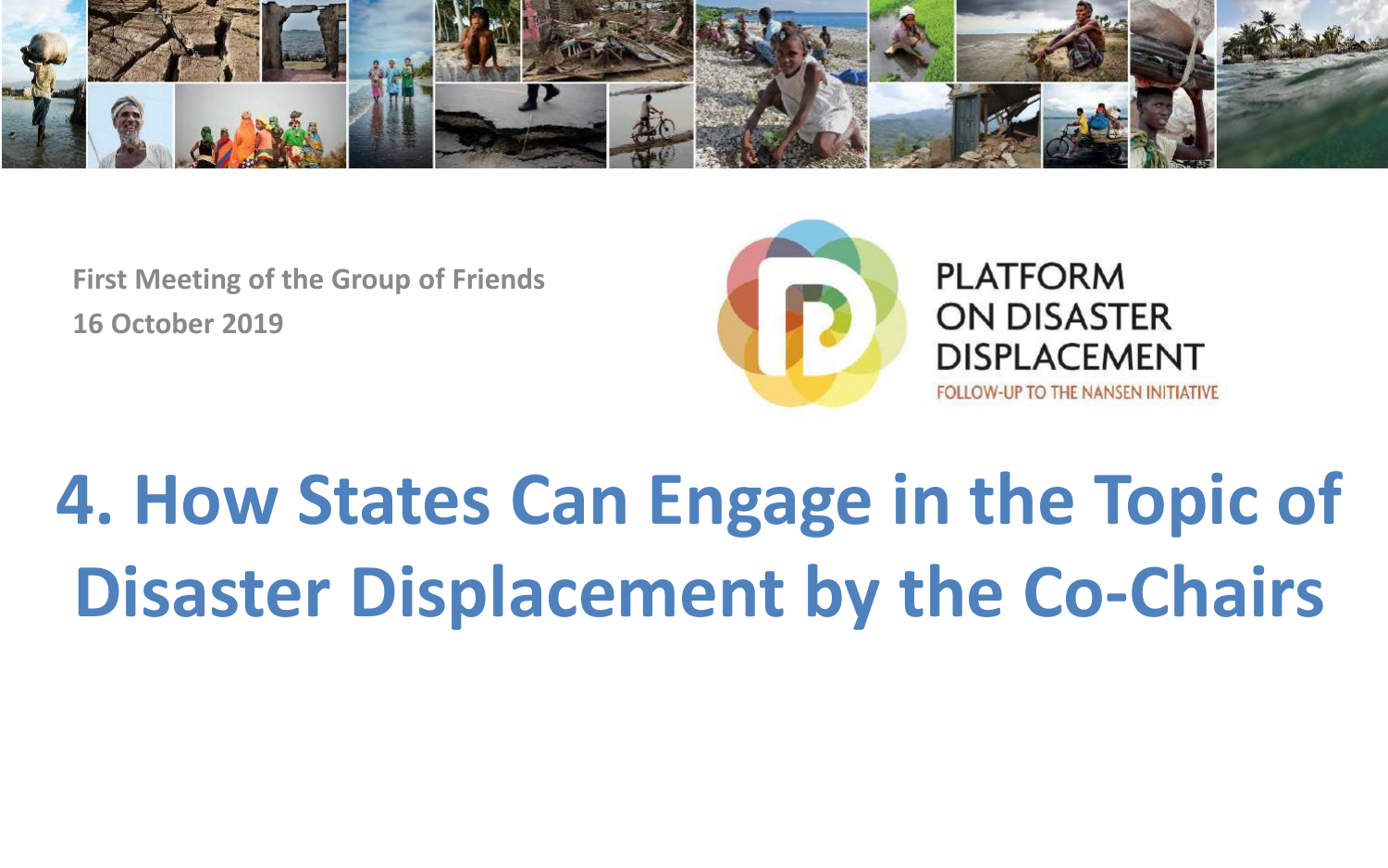![](_page_24_Picture_0.jpeg)

**1. Create partnerships and engagement**

- **2. Promote key messages in global policy events and processes**
- **3. Engage regionally**
- **4. Fill knowledge gaps**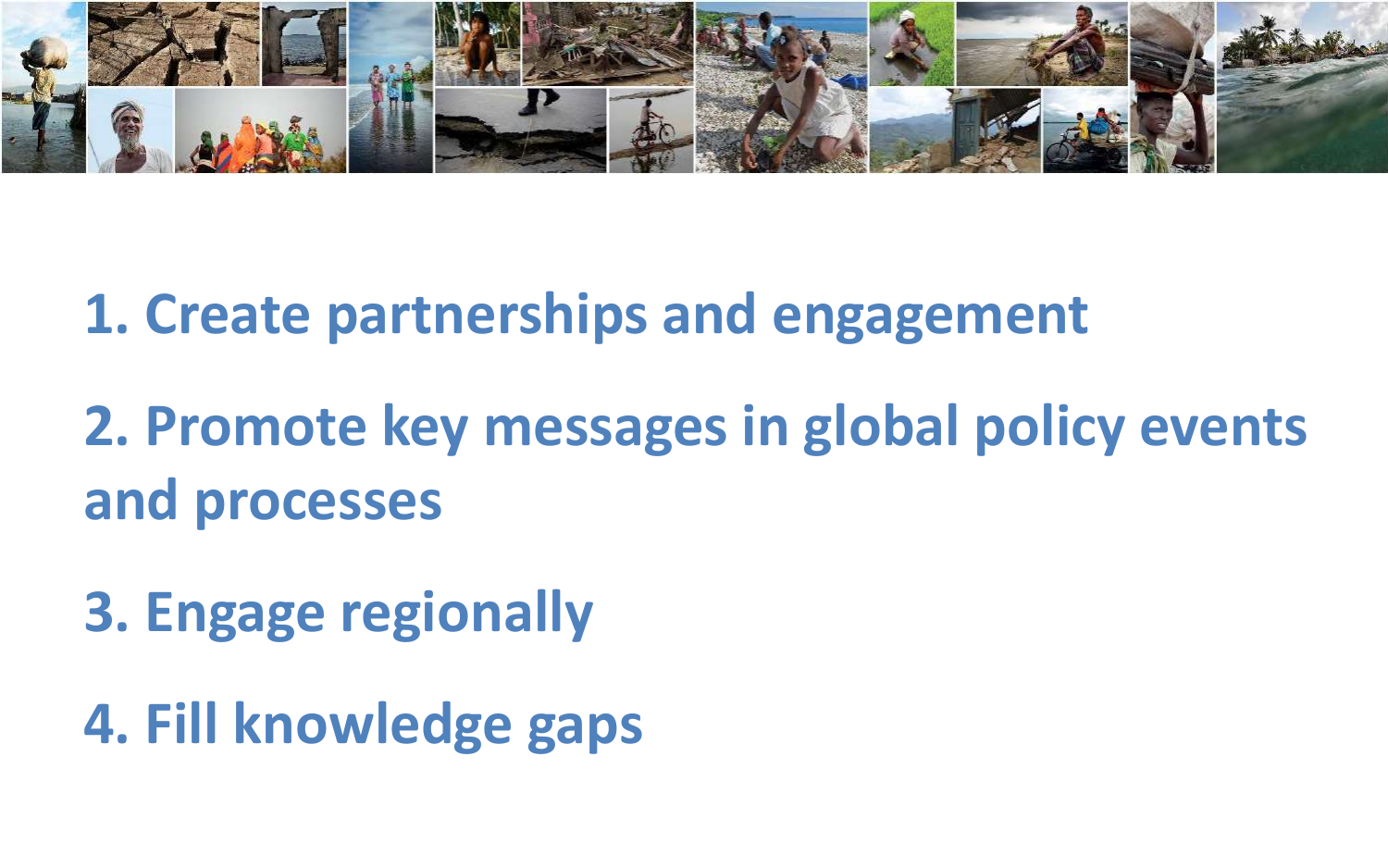![](_page_25_Picture_0.jpeg)

![](_page_25_Picture_2.jpeg)

**PLATFORM ON DISASTER DISPLACEMENT** 

**FOLLOW-UP TO THE NANSEN INITIATIVE** 

## **5. The Process from now on and Next Meetings of the Group of Friends**